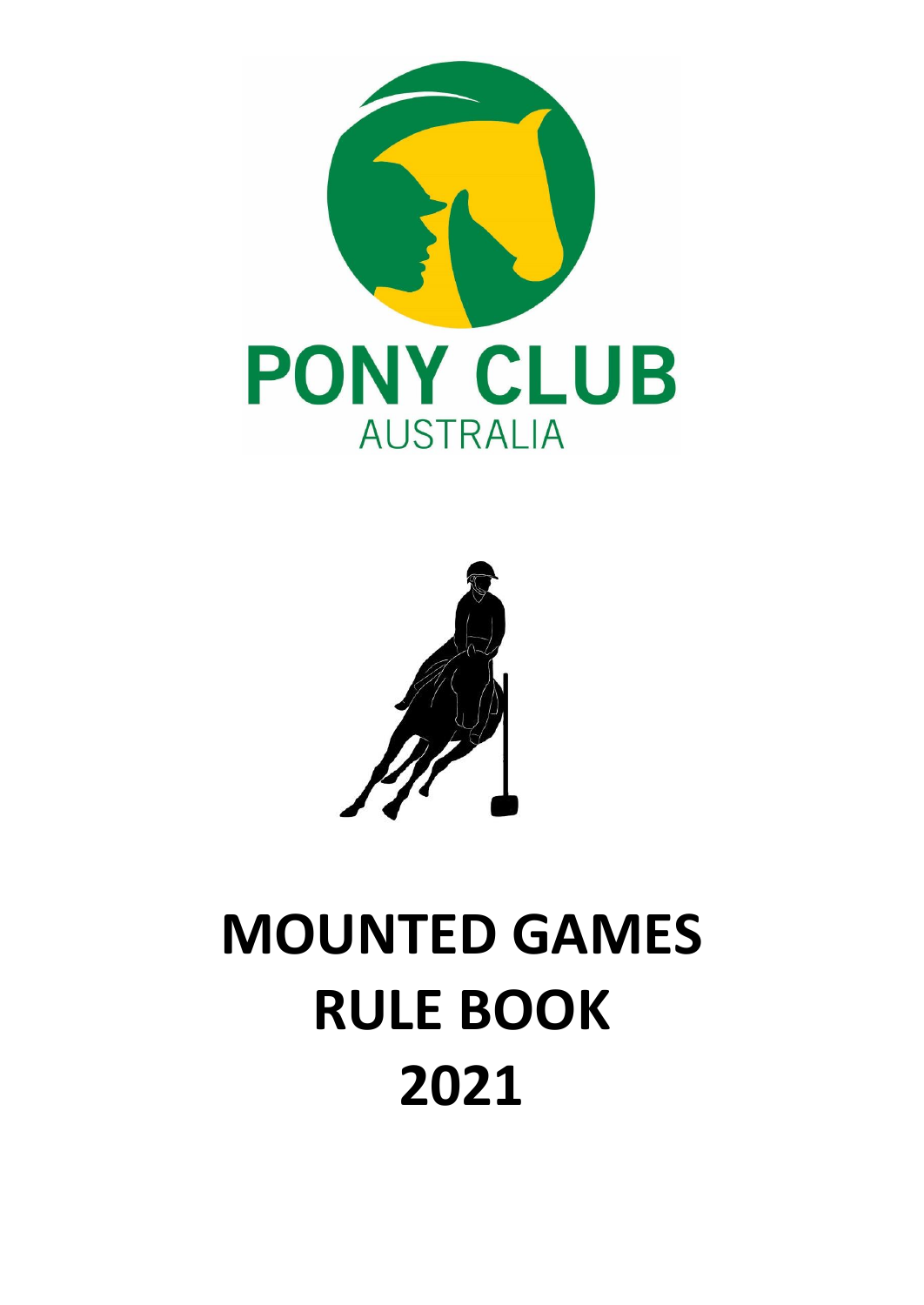First published in Australia in 2020 by Pony Club Australia Ltd ABN 95 090 080 265 www.ponyclubaustralia.com.au

#### **Copyright © Pony Club Australia Ltd 2020**

 This work is copyright. Apart from any use as permitted under the Copyright Act 1968 (Cth), no part may be reproduced, copied, scanned, stored in a retrieval system, recorded or transmitted, in any form or by any means, without the prior written permission of the copyright owner and the publisher.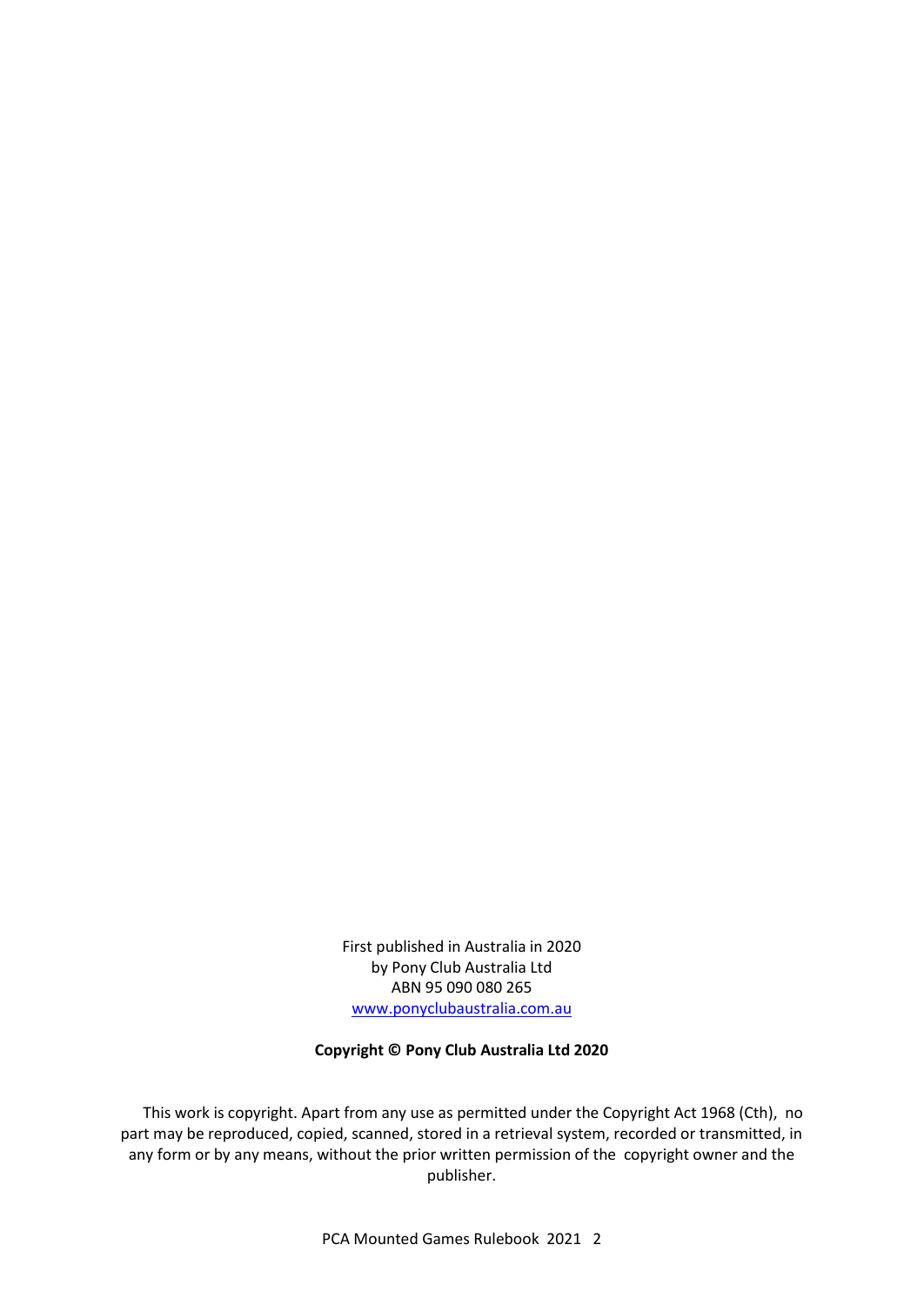# **Contents**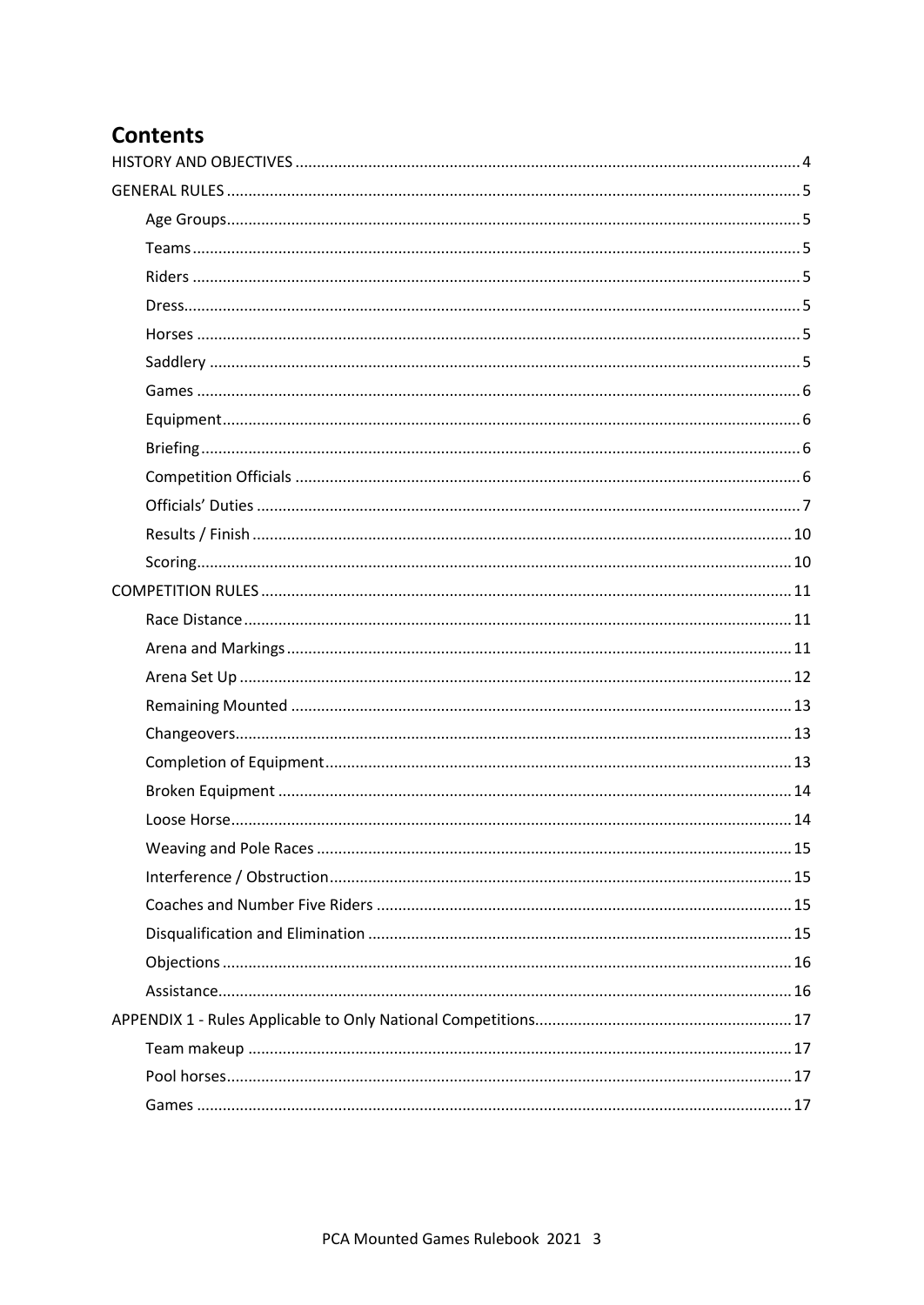#### <span id="page-3-0"></span>**HISTORY AND OBJECTIVES**

Mounted Games was the inspiration of H.R.H. Prince Philip. For the Horse of the Year Show, Prince Philip asked if he could devise a competition for children who could not afford an expensive, wellbred horse, and in 1957 the Horse of the Year Show staged the first Mounted Games Championship for the Prince Philip Cup – it was an immediate success.

It was in 1985 that the Australian Pony Club Council sought permission from Prince Philip to use the name 'Prince Philip Mounted Games' for the conduct of official National Mounted Games Championships within Australia. This request was granted in 1986 and an elegantly engraved silver cup was presented on behalf of Prince Philip to the Australian Pony Club Council for perpetual competition.

The aim was to increase the popularity of Mounted Games in Australia and to encourage active, happy riders whose success does not necessarily depend on expensive horses – just careful, systematic training and determination. With practice and patience, mounted games help to develop skills, horsemanship and a fabulous team spirit, which complements all equestrian disciplines.

The Australian National competition consists of around 21 different games over 1-3 days. Every second year when Pony Club Nationals is run, the junior and senior teams compete on their own horses. For the juniors, during the years in between, the riders borrow horses provided by Pony Club members from the Host State.

The Prince Philip Cup provides a team competition requiring courage, determination, teamwork and horsemanship, with horses that have been well-trained to not only cope with the many distractions that occur on the field, but also to be extremely obedient and agile.

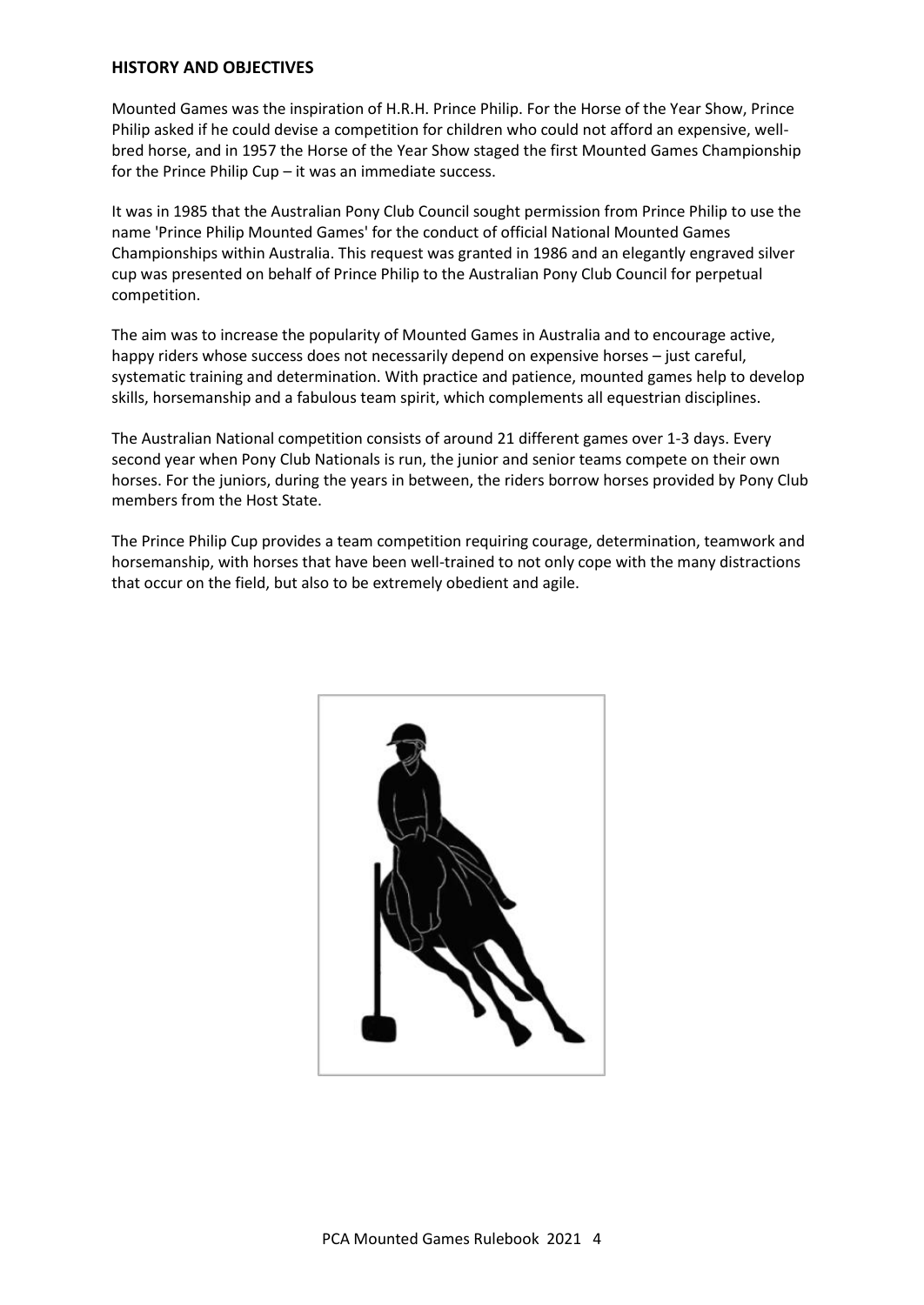# GENERAL RULES

## <span id="page-4-1"></span><span id="page-4-0"></span>**Age Groups**

A rider's age is taken at 1st January in the year of competition.

For ages of riders at a National competition which has Juniors and Seniors only, it is (at 1<sup>st</sup> January):

- Juniors under 16 years
- Seniors 16 years and under 26 years

#### <span id="page-4-2"></span>**Teams**

• See Appendix 1 for team make up at different competitions.

#### <span id="page-4-3"></span>**Riders**

• A rider weighing more than 53kg (117 pounds), dressed to compete, may not ride a horse 12.2 hands or under.

#### <span id="page-4-4"></span>**Dress**

- Riders are to wear their State approved uniform. It is recommended that a tie not be worn for mounted games due to safety issues.
- Each rider must wear a PCA approved helmet and boots whilst participating in each race and at any time they are on a horse at the event. Failure to wear protective headgear correctly, will result in elimination from the race concerned.
- When a volunteer is involved in a race, such as in the place of Rider 5 in the Nine Ring race, they must also wear PCA approved boots and helmet.
- Should a helmet come off, it must be replaced immediately before resuming the race or the team will be eliminated from that race. (Surely this should not happen with gear checks?) Number five riders, when taking part in a race unmounted, must also wear protective headgear.
- A coloured hat cover is worn by the last rider in the team. The hat cover must be worn on the helmet and not changed from one rider to another once a race has started. Any infringement incurs elimination. If the hat cover comes off the helmet during the race, the rider must return to the place it became dislodged and only continue once it has been put back on the helmet.

#### <span id="page-4-5"></span>**Horses**

• There is no height restriction for horses to be used in mounted games, however consideration should be taken in matching up appropriate horses to the size and experience of the riders and in accordance with the weight rule under 2.1.

#### <span id="page-4-6"></span>**Saddlery - as per PCA National Gear Rules**

- Clips must be taped at all times.
- No whips or spurs may be used; use of the baton, reins or other equipment as a whip shall incur elimination of the team from the race.
- Neck straps are allowed and should be fitted snugly.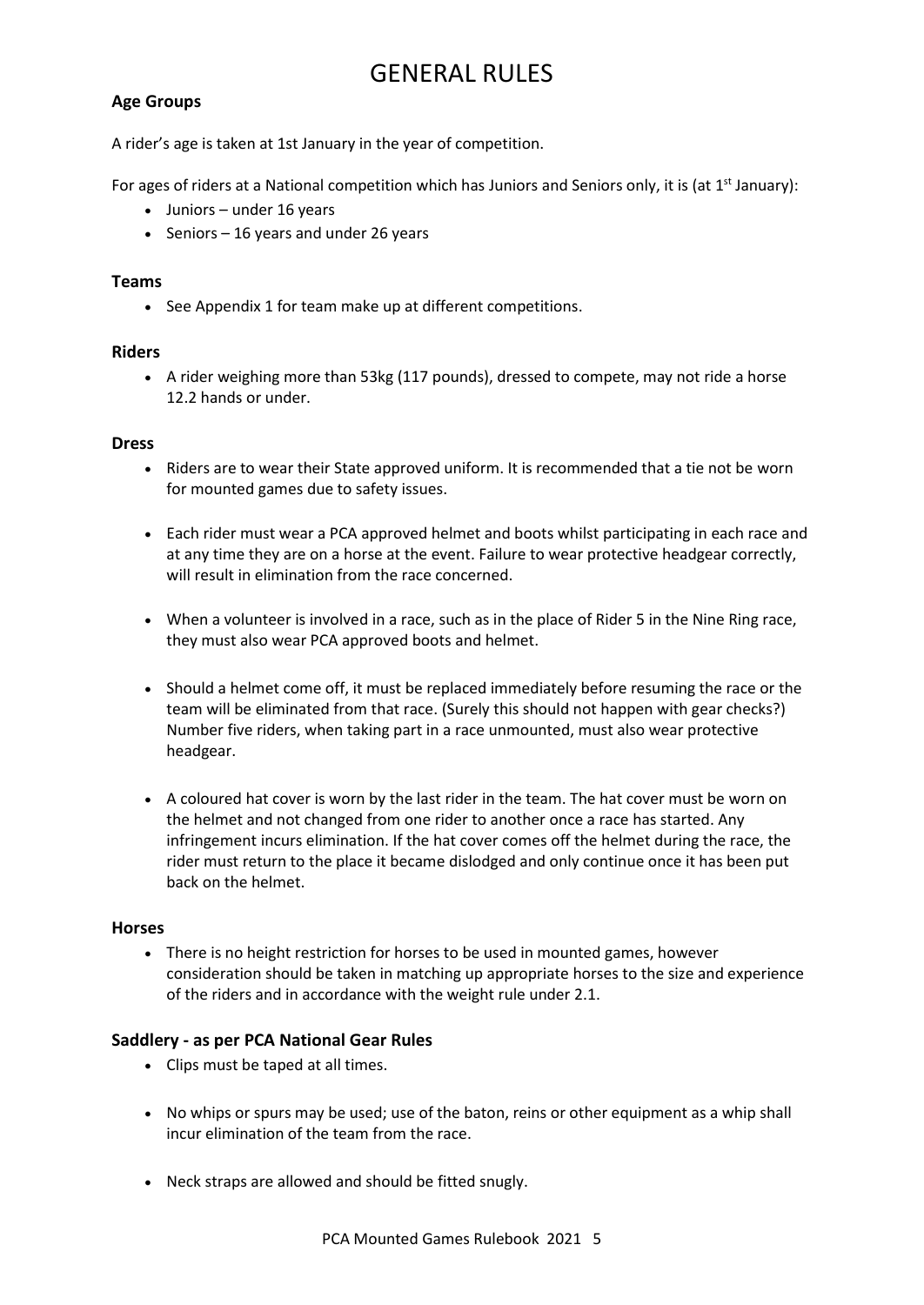- Bonnets and mufflers permitted.
- If the reins are knotted, they must be undone at the buckle end.
- Gaiters are permitted.
- Lace up boot eyelets to be taped up or under gaiters.

## <span id="page-5-0"></span>**Games**

- Games selected should be taken from the Games Section of the 2021 Mounted Games Handbook and include a balance of those requiring a variation of skills, degree of difficulty and equipment. This helps to ensure a fair and exciting competition.
- If, for any reason a game cannot be run, it may either be replaced by the Spare Game or be declared void at the discretion of the Official Steward.
- Any new game that is proposed to be added to the list of possible games must be first presented at an PCA Mounted Games Committee Meeting. The rules for any proposed new game must have been circulated to all the States. It is recommended that proposed games are trialled before being adopted into the list of games. Such proposed new games are not to be added to the list until States have provided feedback to the PCA Mounted Games Committee and the Committee has approved the game.
- The rules for each game in the accompanying 2021 Mounted Games Handbook contain a Team, Pairs and Novice description. Novice rules can be used at lower level events (not National or State events) at the discretion of the Official Steward and the Host. Teams competing against each other must have the same rules applied. e.g. Novice teams must not compete against non-novice teams.

# <span id="page-5-1"></span>**Equipment**

• Refer to the Specifications of Equipment section of the 2021 Mounted Games Handbook.

# <span id="page-5-2"></span>**Briefing**

• It is essential that all Coaches meet with the Official Steward and the Organisers on the day of or before the competition, to inspect equipment and discuss any matters relevant to the competition

# <span id="page-5-3"></span>**Competition Officials**

- Officials to be appointed by the competition Host.
- The following are considered Officials for the duration of the competition and a description of their roles is provided for clarification:

# **Officials**

PCA Mounted Games Rulebook 2021 6 A Starter Official Steward A minimum of two Judges and one scorer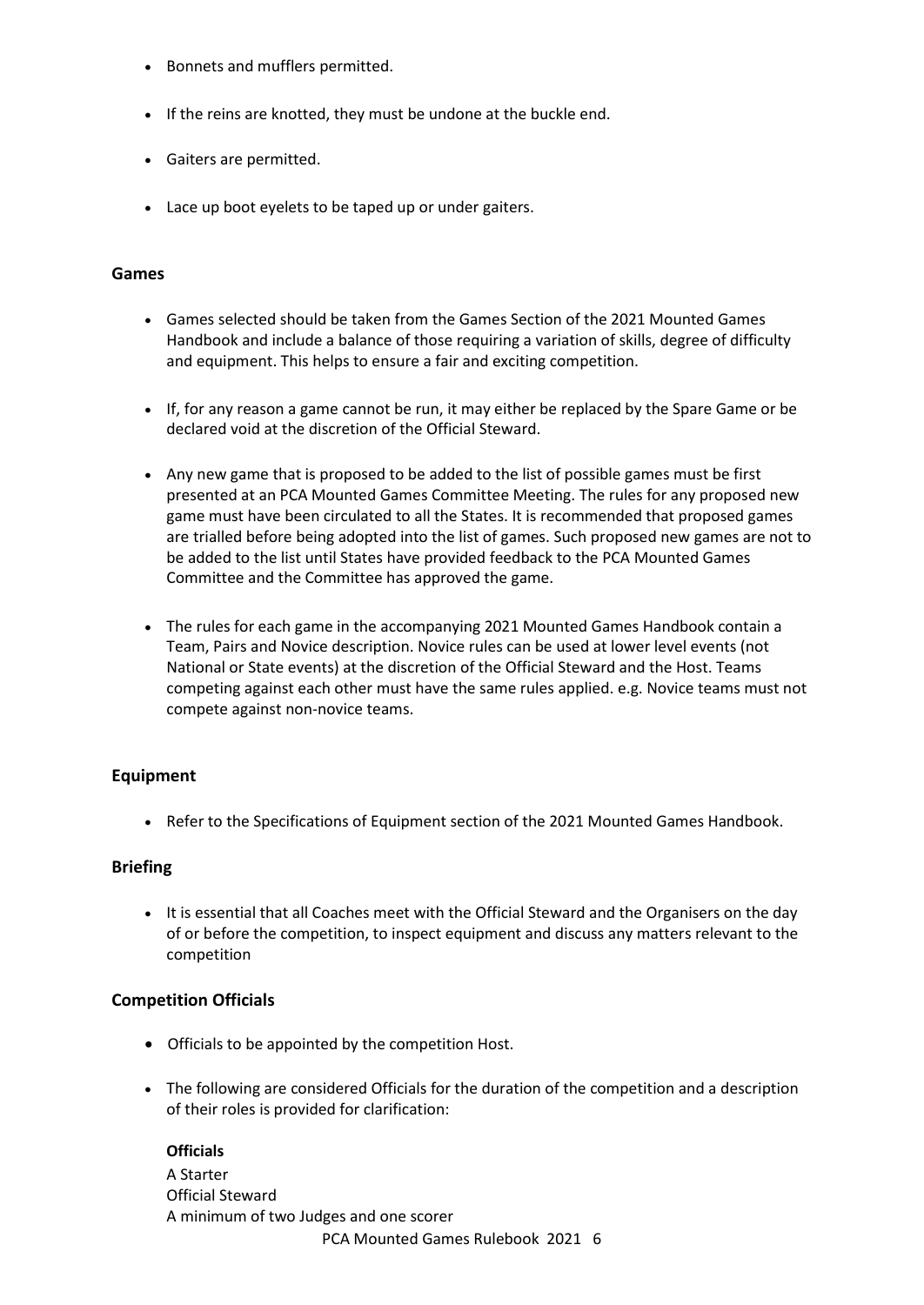Two gear check inspectors Assistant Referees, 6-8 depending on the number of teams Equipment Steward Arena Party, approximately one person per lane Other Stewards as required (e.g. gate steward)

#### **Other required personnel:**

Commentator/announcer Medical/First Aid services as per National/State rules

# <span id="page-6-0"></span>**Officials' Duties**

#### **Starter**

- a. It is generally appropriate for the Official Steward to also be the Starter.
- b. The Starter's position is in line with the first line of bending posts and on the same side as the Judges/Scorers. They must ensure they can be clearly seen by all the competitors on the start line.
- c. The Starter may order an unruly horse to stand behind the six metre line. The Starter may also order a rider to start behind the six metre line if their horse has crossed the line before the flag has been dropped.
- d. The Starter should receive a signal from the Equipment Steward that the arena is ready before calling the riders forward.
- e. As soon as the teams and equipment are ready, the Starter should call the riders to the six metre line by whistle.
- f. Once the riders are lined up, raise the flag and hold it upright whilst the riders move to the start line and settle.
- g. When they are satisfied all the riders are settled and stationary, the flag is lowered AWAY FROM THE RIDERS (There is no need to bring the flag down with a great flourish as this will invariably unsettle the horse in the nearest lane).
- h. The Starter alone is responsible for the start being fair so if, after dropping the flag, they consider the start was unfair, they must immediately recall the riders by whistle.
- i. If at any time during the race the Official Steward deems it necessary to stop the race, it shall be signaled by blowing a whistle (this may be done by the Starter).
- j. Should the Starter have any doubts they should consult the Official Steward for guidance.

#### **Official (Chief) Steward:**

- a. Ensures that the whole competition is run in accordance with the rules. His/her authority is final and binding.
- b. Is responsible for inspecting and approving the lay-out of the arena and all the equipment.
- c. Conducts the Briefing (after calling the roll).
- d. Supervises the Assistant Referees and may replace an Assistant Referee if they consider it necessary.
- e. Receives reports on infringements and inform the Judges of their decisions.
- f. Liaises with the First Aid personnel to arrange for adequate reserve cover should the Ambulance have to leave the ground during the competition.
- g. Adjudicates on objections.
- h. Adjudicates on any unforeseen eventualities.
- i. Has available a height measuring stick and scales (bathroom scales are adequate).
- j. Has a whistle immediately available in case it is necessary to stop a race.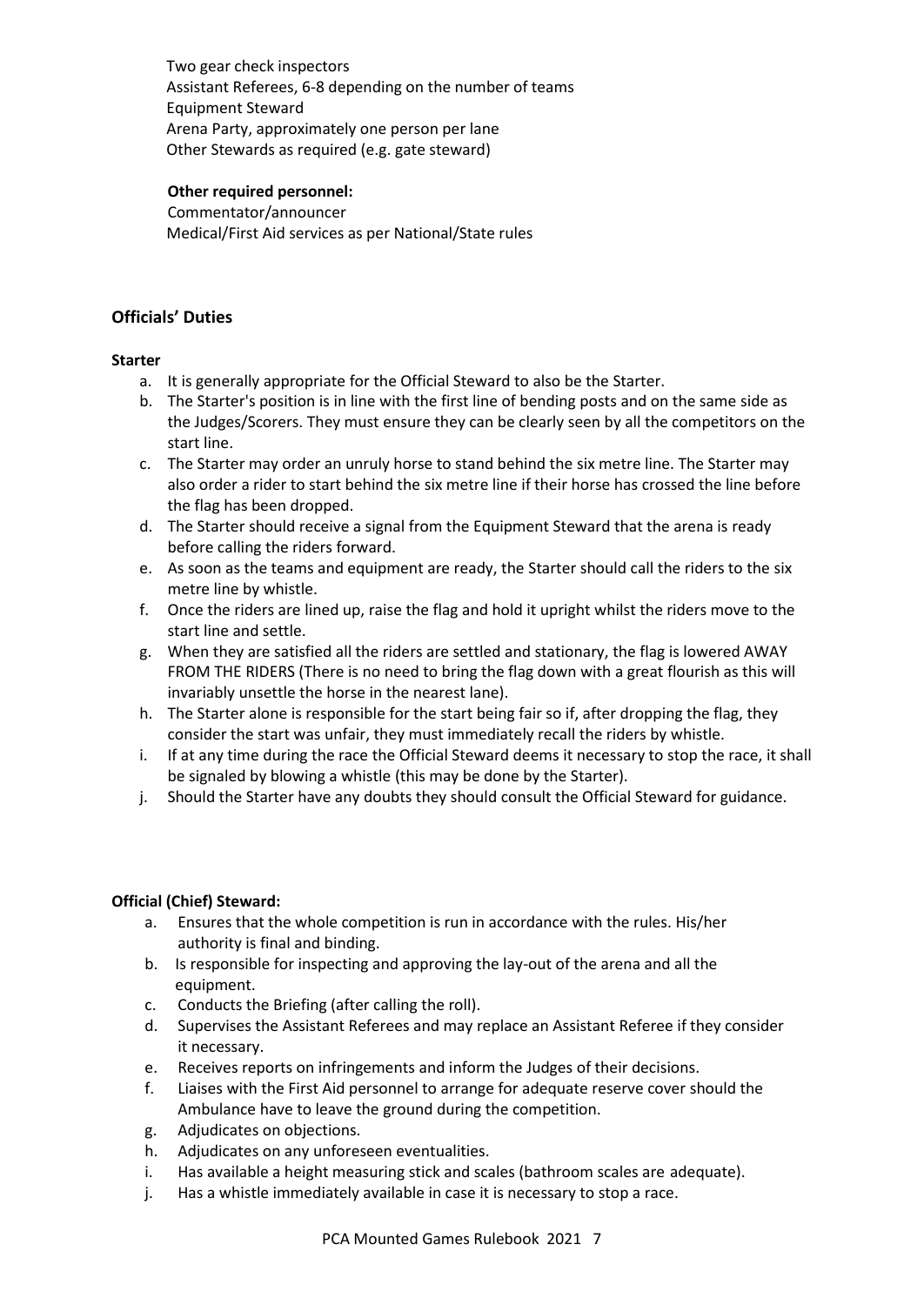- k. Discusses Assistant Referees' fault calls before making a decision. If rejecting a fault call, the Official Steward must give their reason for doing this to the Assistant Referee concerned.
- l. Can inspect any rider, horse or tack at any time.
- m. The Official Steward, in consultation with the competition organiser, may substitute a race if it is deemed necessary for any reason.
- n. Has to send a report to the PCA Mounted Games Committee promptly after the competition about the general organisation of the competition and any incidents or difficulties that arose.

If, because of any serious breach of the rules, the Official Steward considers disqualification from the whole or any subsequent competition may be necessary, they can consult with the organisers before making their decision.

In the event of there being a matter upon which the Official Steward feels unable to adjudicate at a National level, each state shall provide a representative to form a consultation panel to assist the Official Steward in making their final decision. At the lower levels a representative from each zone or club may be more appropriate.

# **Judges/Scorers:**

- a. Judges are positioned on the start/finish line.
- b. Judges are not responsible for infringements and must not overrule the Assistant Referees.
- c. Judges decide on and record the placings for each race. The Official Steward may help to decide close finishes.
- d. Judges receive reports of eliminations/disqualifications from the Official Steward and adjust the places and scores accordingly.
- e. Scorers receive the placings from the Judges and tally up the points on the scoresheet.
- f. Scorers communicate the placings of each race to the Commentator to announce.
- g. Scorers should position themselves near the Commentator for easy liaison.

# **Gear Check Inspectors**

- a. Inspect all riders and horses gear for faults, and to check that they adhere to the National Gear Rules and those outlined in this document.
- b. Any gear that is unsafe or does not adhere to the rules must be removed and may be replaced with a suitable alternative.
- c. All riders and horses should be checked before each session of riding.

# **Assistant Referees**:

Positioning: It is recommended that there be a minimum of eight assistant referees distributed evenly across the Start/Finish, centre and changeover lines. This may be varied at the discretion of the referee, taking into account the number of riders in each heat.

# Requirements

- They should wear coloured vests, enclosed footwear and carry a flag whilst officiating.
- They should be at least 18 years of age on the date of the competition.
- Assistant Referees must have a thorough knowledge of the rules and have studied carefully the details of each race in the competition.
- Close concentration is necessary throughout each race. Assistant Referees should not be distracted by anything - even a bad upset in another lane.

Duties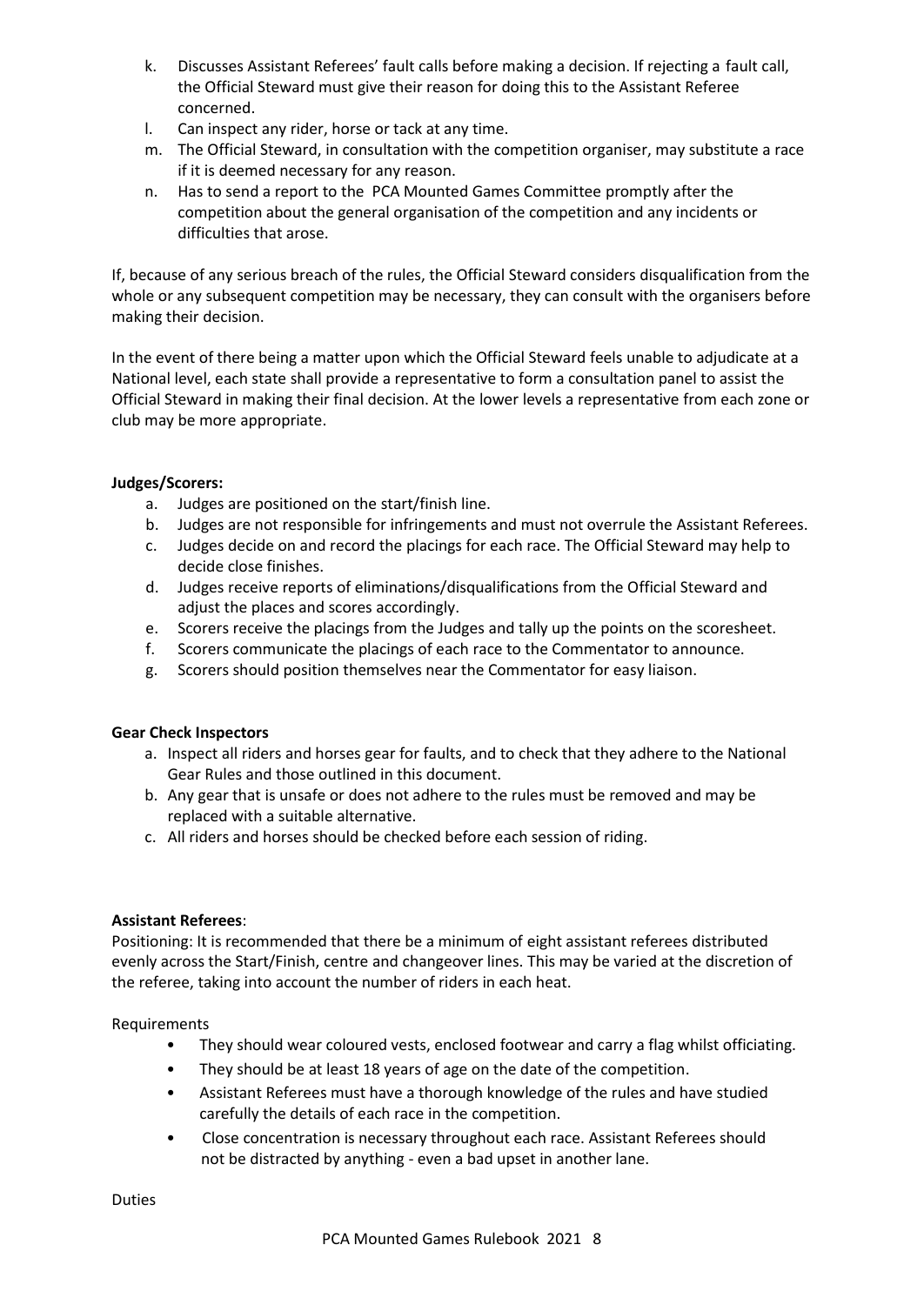- They may assist with the equipment in between races and should check that it is set out in accordance to the rules and signal to the equipment marshal if this is not the case.
- Start/Finish and Changeover Assistant Referees should check to ensure that changeovers happen behind the line and that all relevant rules are obeyed.
- They should also check that riders who are sent back to the six metre line remain behind the line when the race is started as well as watching for rule infringements behind the Start/Finish and changeover lines during the race.
- Centre line Assistant Referees should check mid field procedures and watch the linkup in pairs games.
- Assistant Referees must not call back or call instructions to any competitor, but they must answer a competitor's questions (as briefly as possible).
- Assistant Referees at the change-over line should ensure that competitors do not ride back down the arena until the race is over.
- If one team's equipment is upset by another team, the nearest Assistant Referee should quickly set this up again, if this is possible.
- If a horse runs loose, an Assistant Referee MAY endeavor to catch it if possible.
- They should raise their flag at any time during a race if they see the race should be stopped due to injury, broken equipment or displaced equipment due to weather conditions.
- In the event of an infringement of the rules that is not corrected, they raise their flag at the end of the race to attract the attention of the Official Steward. They then convey the error of the relevant rider(s) and the Official Steward then decides what action should be taken.
- After each race, the stewards rotate to a different position on the arena

#### **Equipment Steward**

- Ensure that all equipment and arena markings meet the specifications outlined in this rule book.
- That the equipment is set out the same for all lanes and in accordance to the rules.
- To advise the Arena Party of the set out of equipment.
- They should indicate to the Official Steward/Starter that the arena is ready for the next game.

#### **Arena Party**

- The Arena Party puts up and issues equipment and ensures that everything is ready for each event, removing the equipment when it is no longer required.
- Arena Party members must not be in the arena when races are in progress.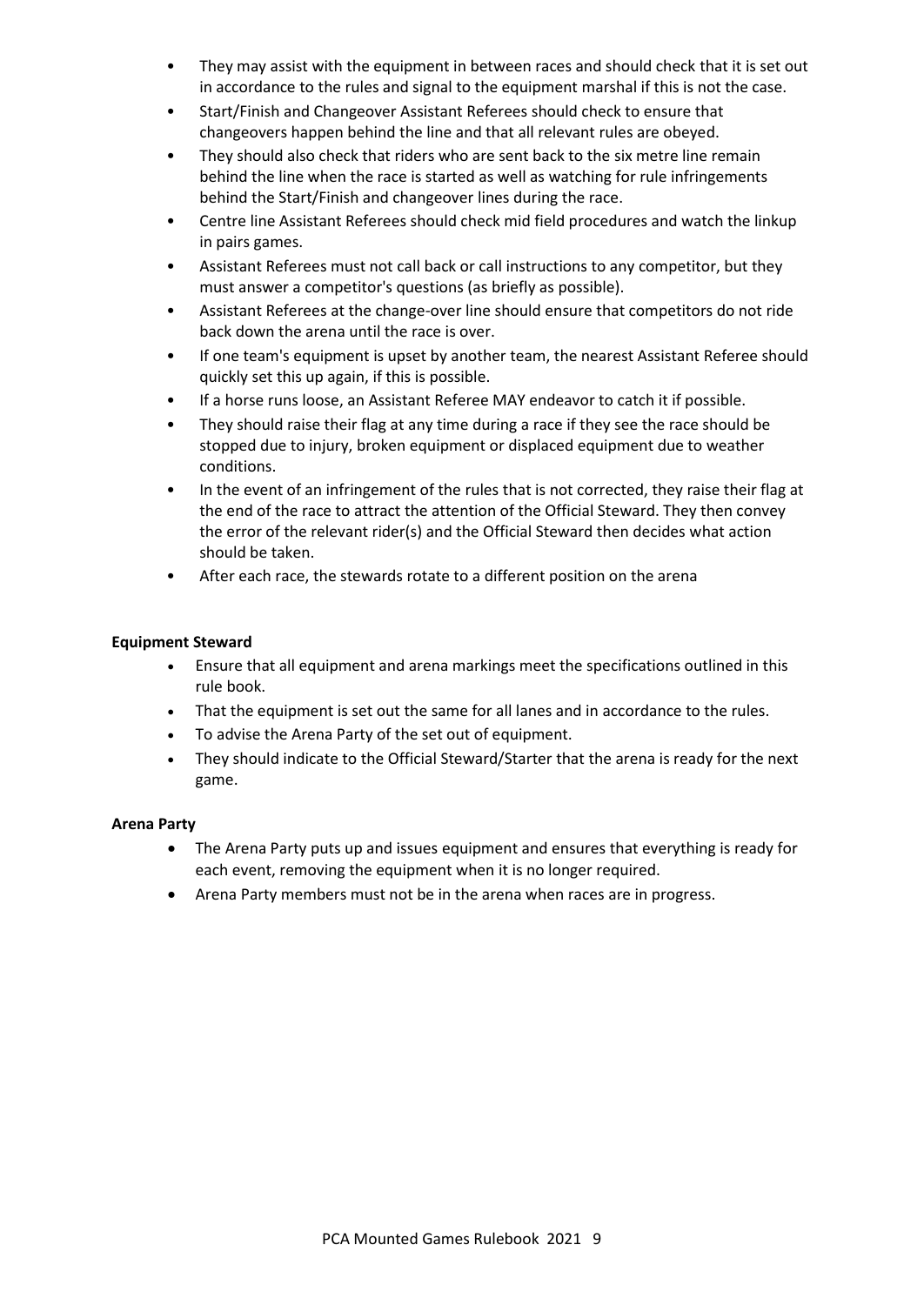# <span id="page-9-0"></span>**Results / Finish**

- An official video camera should be used on the start/finish line to confirm finish places when needed and for possible infringements. The Host may also decide to have an official video camera on the changeover line. Any other unofficial camera footage will not be considered.
- The result of a race will be decided by the order in which the **horses' noses cross the finishing line** when ridden or the **riders cross the line when dismounted**, as in the Sack Race. When horses finish in pairs, it is the **nose of the second horse** which counts.
- If, for any reason the Judges cannot decide one or more of the placings in an event, the official video camera should be used to decide the placings. If the Judge(s) still cannot decide, the teams will tie and split the points for the two placings.
- The Official Steward/Starter must blow the whistle to signal the end of each race. Riders must not re-enter the Play Area until this has happened. (e.g. if they are returning to the start area from the changeover line).

# <span id="page-9-1"></span>**Scoring**

- Points will be awarded on the basis of one in excess of the number of teams competing e.g. in a four team competition, points will be 5, 4, 3 and 2. One point for elimination, 0 points for disqualification.
- In the event a team fails to complete the race, OR the last team on the field cannot finish in a timely manner, then the Official Steward may elect to blow the whistle to finish the race in the interests of saving time. That team would then take (2) points for last place.
- At the end of each race, the Commentator should announce the official placings of the race.
- In the event of equality for the final placings a 'Tie Breaker' game will be played to decide the result. This game will be selected from one of those being used in the Competition. The Team Coach of the teams that are tied will each select a game. These will then go into a draw - the one drawn being the 'Tie Breaker'.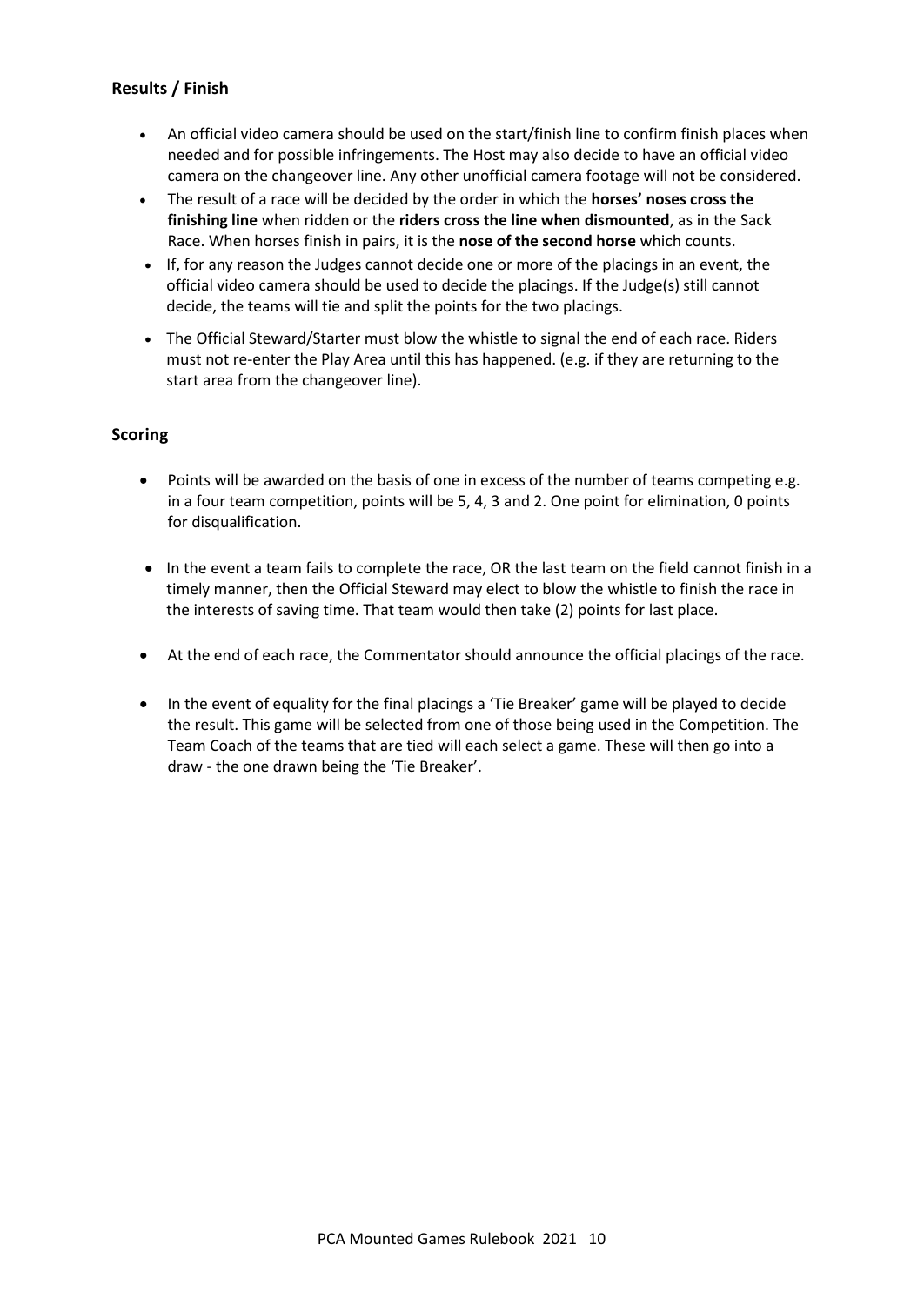# <span id="page-10-0"></span>COMPETITION RULES

# <span id="page-10-1"></span>**Race Distance**

• All riders and ponies must cross the changeover line in all races except Bending, Canadian, Three Mug, Potato Picking Scramble, Sharpshooters and the 3rd rider in Wizard's Castle.

# <span id="page-10-2"></span>**Arena and Markings**

- The Play Area is that area between the start line, change over line and the defined width of the area.
- The Arena is the Play Area plus the areas behind the start and changeover lines which should be enclosed by a fence.
- The arena must be marked out in accordance with the measurements and diagram shown on Page 12 (also in the 2021 Mounted Games Handbook) or as near as possible. Slight variations may be necessary due to the size of the arena available or the number of teams competing. Any variations to this or to the games equipment must be announced by the Chief Steward at the Briefing. Organisers should work within the size specifications to suit their available space.
- Bending poles have a 15cm diameter mark, other equipment a 40cm mark. Marks may be made with spray paint or similar.
- Any equipment knocked over or moved beyond its mark by a rider or a pony, which needs to be replaced, needs to be done so inside or touching the marking. Any infringement incurs elimination.
- Should markings become obliterated, then the Chief Steward's decision on the position of equipment is final.
- The acceptable dimensions and spaces between equipment are outlined below:

| Between poles                                                                                                                            | $7.5 - 9m$ |
|------------------------------------------------------------------------------------------------------------------------------------------|------------|
| Width of lanes                                                                                                                           | $7.5 - 9m$ |
| $1st$ pole to start line                                                                                                                 | $14 - 15m$ |
| 5 <sup>th</sup> pole to changeover line                                                                                                  | $4.5 - 5m$ |
| Side fence to outside lane (each side)                                                                                                   | $7 - 10m$  |
| Run off area behind start box                                                                                                            | $20 - 30m$ |
| Run off area behind changeover line                                                                                                      | $15 - 30m$ |
| Centre line should be centred between $2^{nd}$ and $3^{rd}$ poles and it<br>should be equal distance from the start and changeover lines |            |
| Collecting ring dimensions                                                                                                               | Optional   |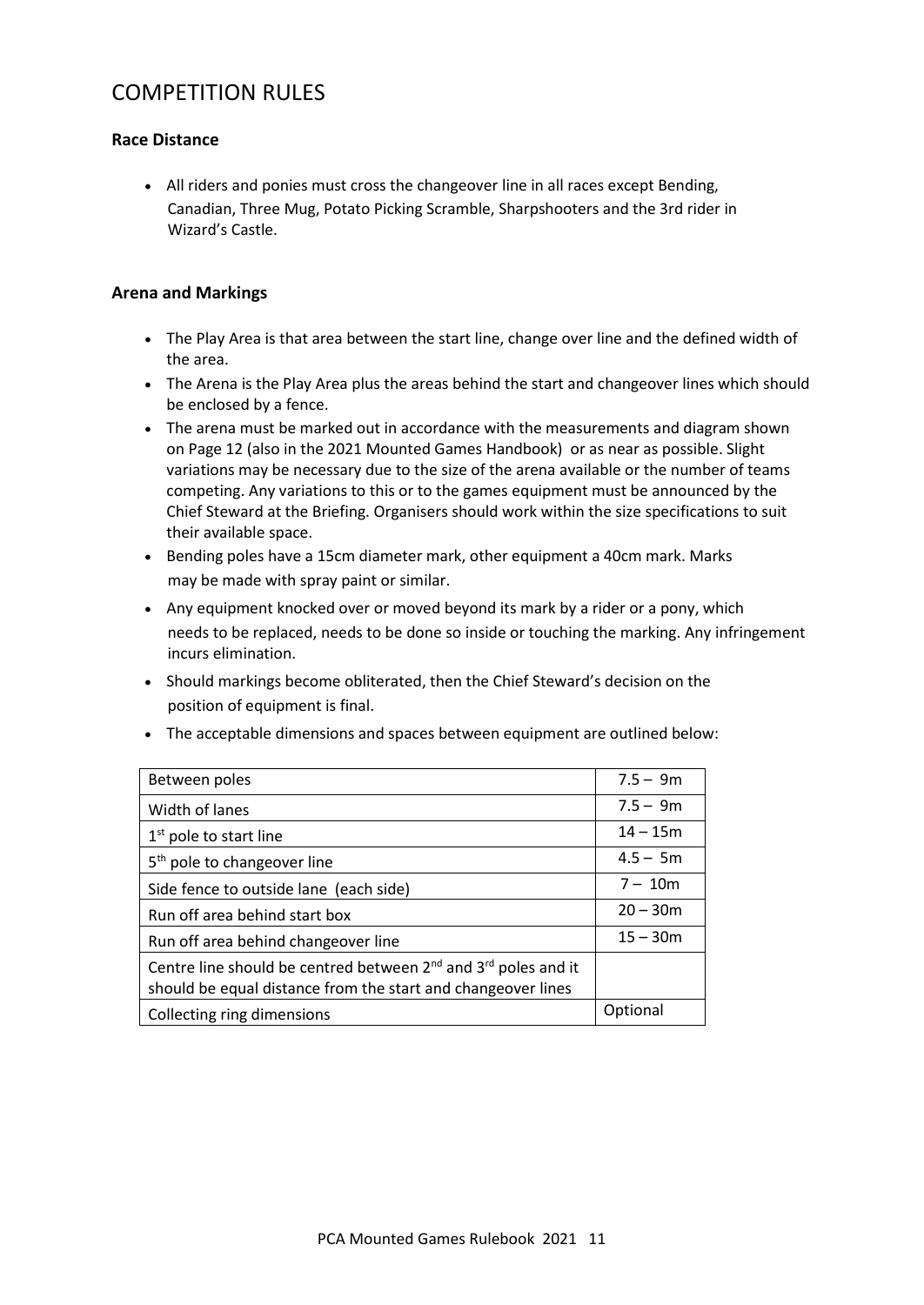<span id="page-11-0"></span>

Bending pole position + Other equipment position ٠ ○ Changeover line equipment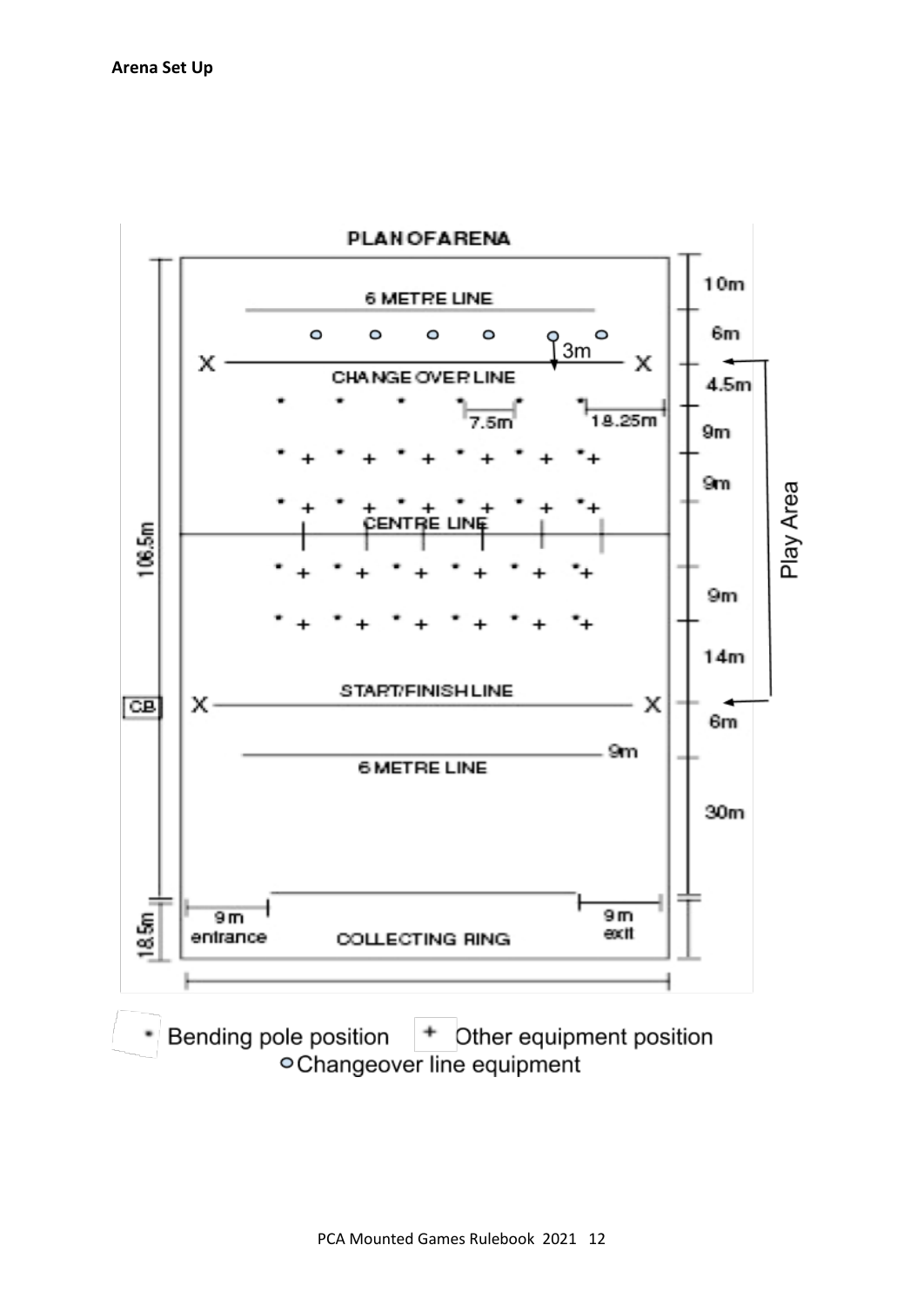## <span id="page-12-0"></span>**Remaining Mounted**

Except when the rules allow riders to dismount, they must remain mounted. A rider is deemed to be mounted if they are facing forward on or above the saddle with each knee on either side of the pony and below the level of the saddle skirt. Feet do not need to be in the stirrups. Should a rider fall off and lose their horse, they must remount and resume the race from the point where they fell off.

# <span id="page-12-1"></span>**Changeovers**

- Handovers must be completed mounted and hand to hand. Failure to do this will incur elimination.
- At a changeover, only the next rider to start is allowed to take up position behind the start/changeover line. They must go next and may not be replaced by another rider for any reason. The remainder of the team should be at least six meters back.
- Handovers or changeovers from one rider to the next must take place behind the line: i.e. all eight hooves of both horses and the whole of each rider must be behind the line. Should the next rider cross the line too soon, their team will be eliminated unless they return to correct the error.
- The incoming rider **ONLY** can pick up an item dropped behind the changeover line and hand it to the next rider, this may be done mounted or dismounted.
- During an attempt at a handover, if the equipment is knocked into the field of play, the incoming rider must retrieve the dropped equipment then they must cross the start/finish line and complete the changeover mounted and hand-to-hand again. They may retrieve the equipment mounted or dismounted.

# <span id="page-12-2"></span>**Completion of Equipment**

Equipment must be completed mounted unless specified in the game rules OR

unless they have made a **genuine attempt** to put the equipment in/on its holder already and in doing so, the equipment has fallen to the ground. The rider may then place the equipment in/on the holder from the ground.

A **genuine attempt** is defined to be one in which:

- i. If a piece of equipment is to be placed on to a container, holder or pole then there must be contact between the equipment in the rider's hand and where it is to be placed whilst the container, holder or pole is in the correct position
- ii. If a piece of equipment is to be collected from a container, holder or pole then there must be contact between the equipment and the rider's hand whilst it is in/on the container, holder or pole in the correct position
- iii. Equipment that is to be dropped into a container or holder may be released from the rider's hand without contact being made between the equipment and the container or holder
	- Should a rider knock over a container, table, post etc., they must immediately set it up again and replace all the articles that should be in or on it, except the one being collected which need not be replaced. They can dismount and do this by hand OR remain mounted if they wish. When correcting an error, dismounted, the rider must continue to hold the horse by the rein throughout.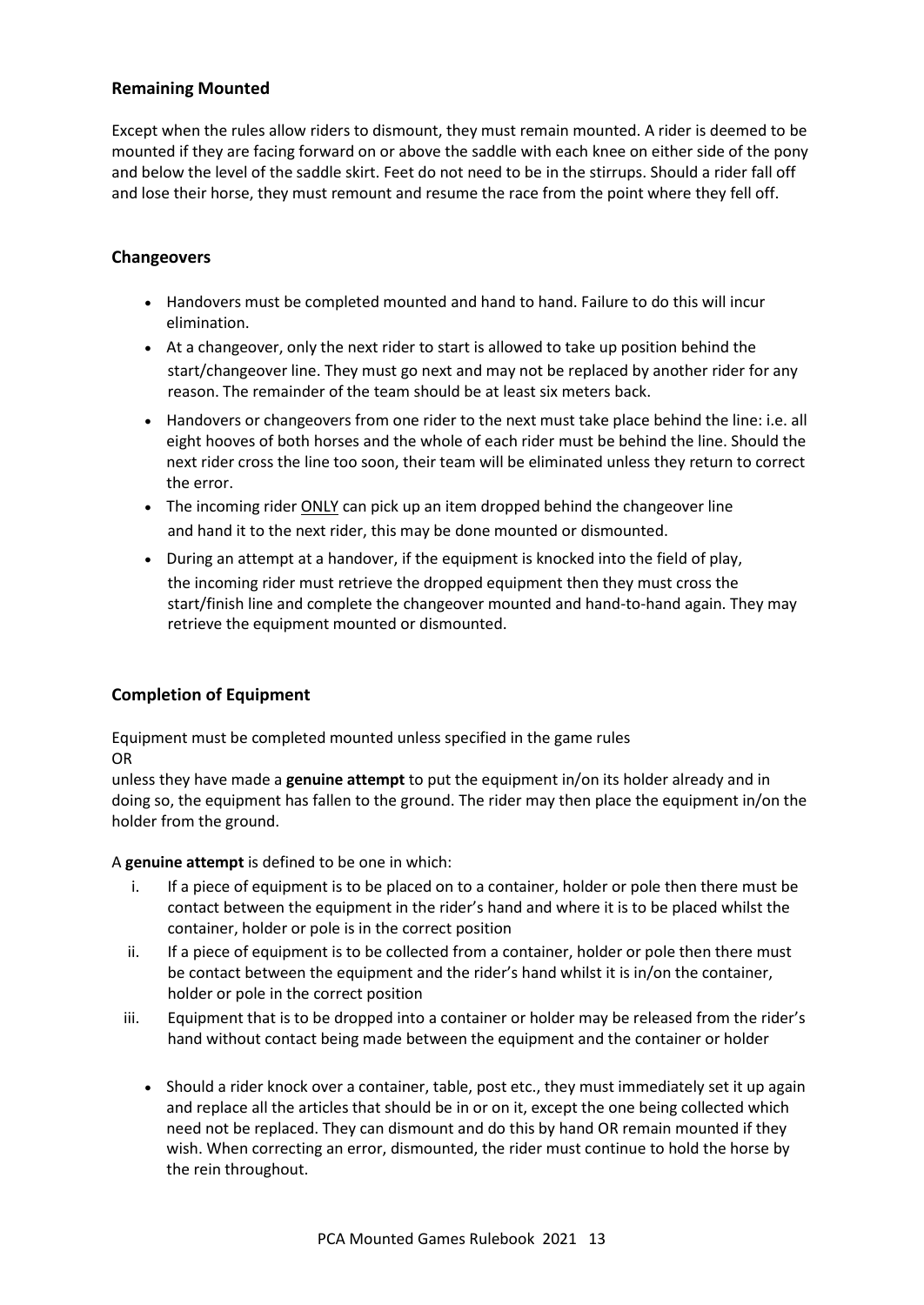- When an error is committed, the rider must go back and fix the error before continuing. If subsequent riders have entered the field after a mistake has been made, the rider who made the mistake must go back and correct it, and then they continue from that point. i.e. each subsequent rider needn't go out to unwind their parts.
- A rider who commits an error during an event may return to correct it, even after crossing the handover or finishing line, provided they have not left the arena or the Official Steward has not declared the race to be over. Should they go back, the rider may not "hand-over" or "finish" until they again cross the line after correcting the error.

# <span id="page-13-0"></span>**Broken Equipment**

- If equipment is broken during a race that allows the rider to continue the race and poses no threat to safety, no action is taken.
- If equipment is broken during a race which prevents the successful completion of the race as a result of deliberate intent of the rider OR through misuse of the equipment outside the range for which it was constructed, the team will be eliminated or disqualified at the Official Steward's discretion.
- If equipment is broken during a race due to a fault in its construction and NOT from deliberate intent, then the Official Steward may choose to rerun the race for all teams who had not finished when the race was stopped. Teams who had already committed an eliminable offence before the whistle will not take part in any reruns.
- The Official Steward alone, decides whether the equipment has been broken with deliberate intent or was used outside the range for which it was constructed. They also decide whether the broken equipment still allows the successful completion of the race or not.

# <span id="page-13-1"></span>**Loose Horse**

- If a horse leaves the arena the team will be eliminated. No person may enter the arena to catch a loose horse; anyone inside the ring can catch a horse if safe to do so, but should then hand it over to the rider and not assist them in mounting. The team may then continue with the race.
- If a horse runs loose away from its rider, the team may be eliminated from the event at the discretion of the Official Steward if they believe the horse has interfered with another team (see Interference/Obstruction below).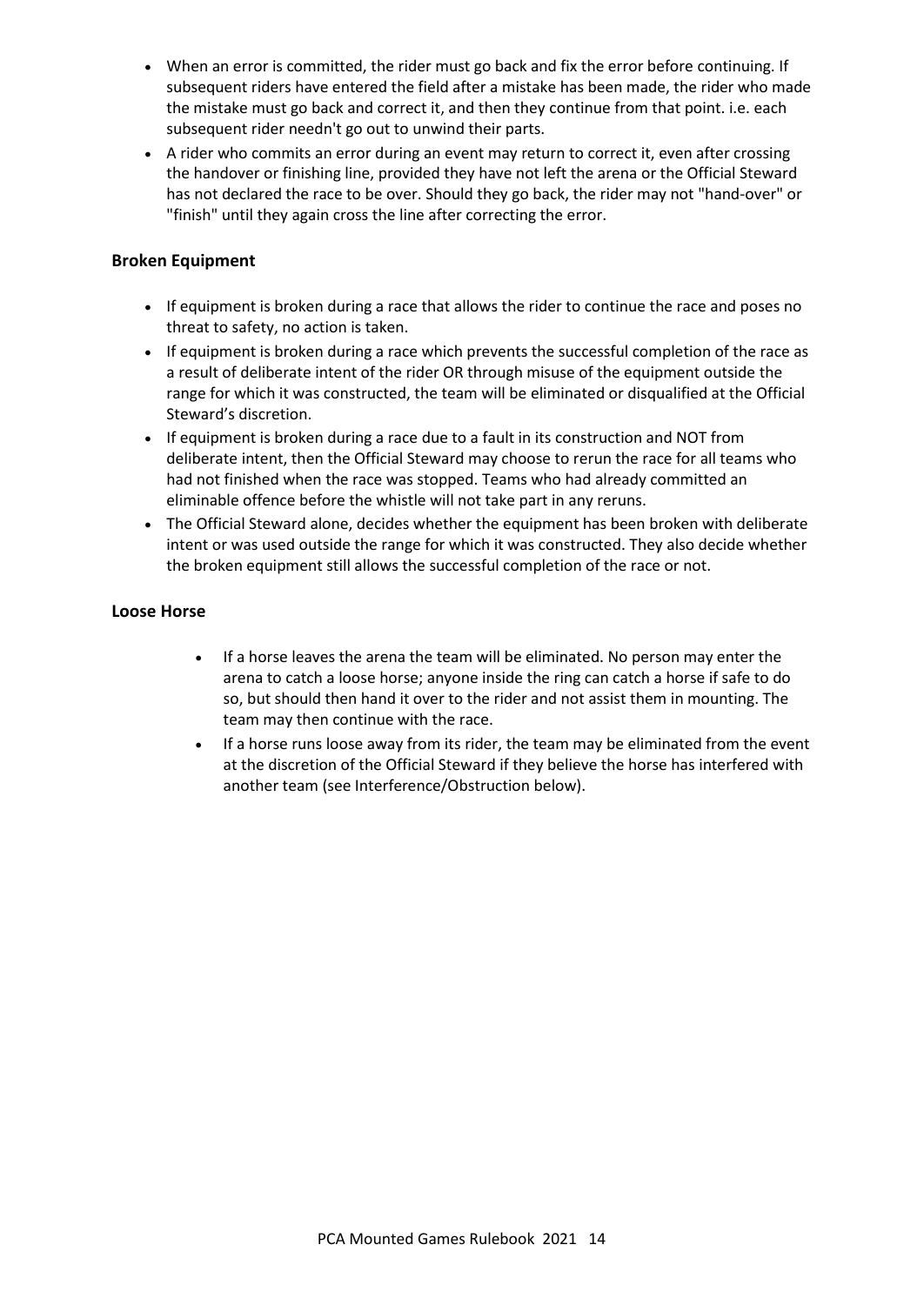<span id="page-14-0"></span>• In all races in which the riders weave around bending posts the following will apply:

(a) The riders may pass the first post on either the right or the left. Thereafter they weave alternatively to the right and left of successive posts.

(b) The following faults will incur elimination of the team from the event:

- (i) passing the wrong side of a post unless corrected
- (ii) failure by the rider concerned to replace a post they have knocked down
- (iii) breaking a post
- A post is considered 'knocked down' if it is lying flat on the ground.

# <span id="page-14-1"></span>**Interference / Obstruction**

- An obstruction is deemed to have occurred when the intended progress of a rider or pony is inhibited (e.g. the horse/rider veers off course or slows down).
- Riders must make a reasonable attempt to stay within their lanes. This includes the areas behind the start and changeover lines. If they cross over into another lane and they interfere with another team's horse or rider that is active in the race then the team will be eliminated.
- Races will not be re-run for interference or when a team upsets the equipment of another team, but the offending team will be eliminated from that race.

# <span id="page-14-2"></span>**Coaches and Number Five Riders**

- Coaches ONLY are allowed in the Arena with their teams between races. Coaches must stand outside the Arena during the running of the race but may come into the Arena after each race is complete. Coaches may talk to their team, but aggressive and inappropriate shouting may be penalised by the Official Steward.
- Number five riders are viewed as part of the team and CAN talk to their teammates (including when holding equipment eg: Pony Club stand, postman).
- Number five riders who are mounted can remain in the ring with their team but must stay in line with their lane. They can wait in the collecting ring if needed. Unmounted number five riders who are not involved in the race must stay in the collecting ring.

# <span id="page-14-3"></span>**Disqualification and Elimination**

- A team will be disqualified for serious breaches of the rules. Rough or dangerous riding, deliberate interference, or unseemly behaviour may be penalised by disqualification of the rider or the team from the event concerned or from the whole competition, at the discretion of the Official Steward*.*
- A team will be eliminated for not correcting mistakes made during an event or for not following any of the rules outlined in this rule book at the discretion of the Official Steward.
- Items of equipment must not be held in the mouth. Penalty for infringement is elimination.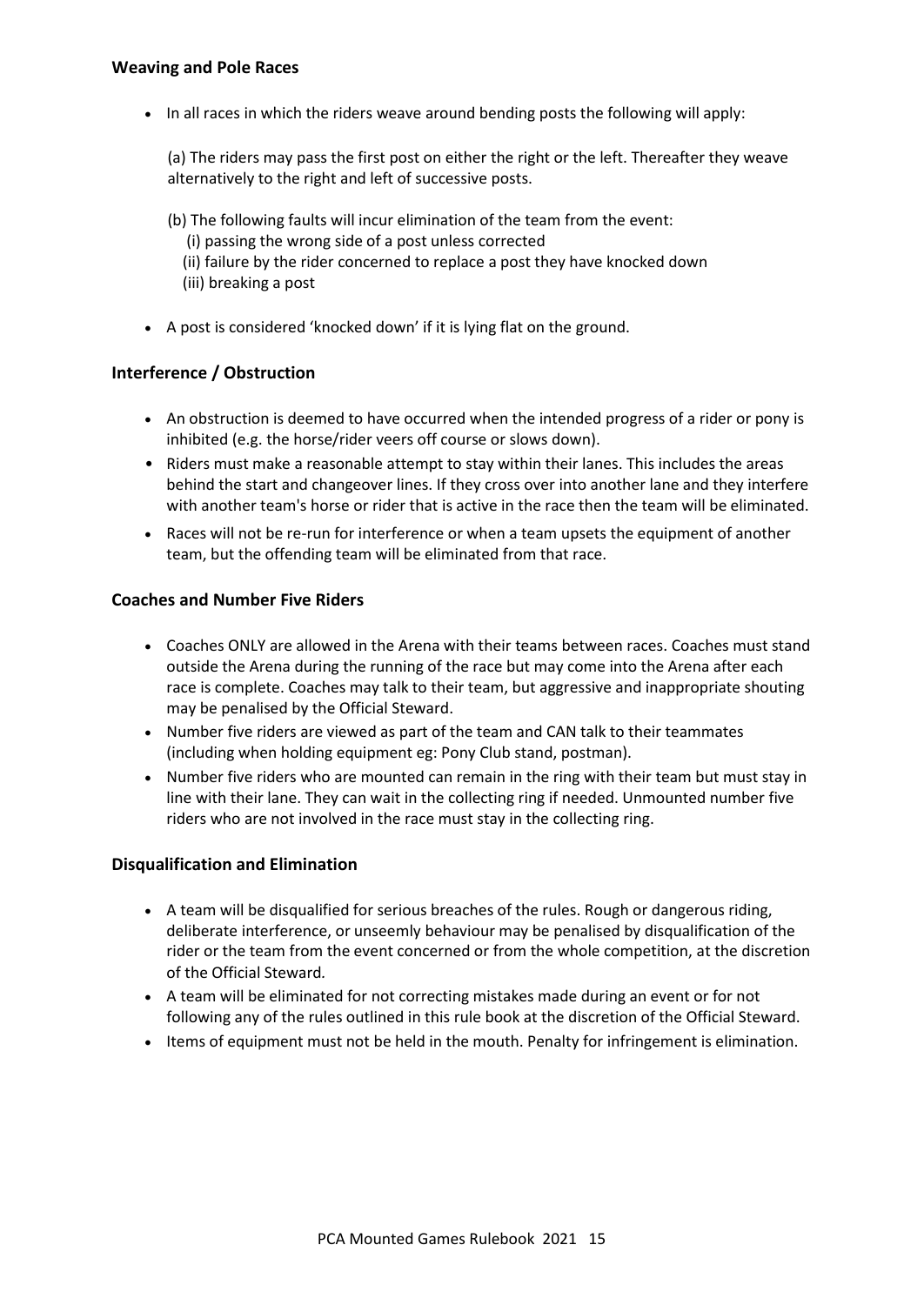# <span id="page-15-0"></span>**Objections**

- Each Coach is attributed the right to make an appeal against a refereeing or judging decision. An appeal can only be made about an incident in which the Team or their Coach were physically involved.
- Each Team/Coach has one (1) appeal for every eight races. Appeals **do not** carry over into the next set of eight races. Appeals are considered to have been used if the original decision is **not** overturned. In the event a Coach makes an appeal and they are successful (i.e. the original decision is overturned), then they keep their right to one appeal until the end of that set of eight races.
- In order to make an appeal the Coach should stand behind the start line in their lane and raise their hand. This can only be done after the Official Steward has signalled the end of the relevant race and the official result has been given by the commentator. It must also be done before the flag has dropped to signal the start of the race following the official announcement of the result. The appeal must be lodged before the Team or Coach has left the arena.
- Once an appeal has been made, the Official Steward approaches the Coach making the appeal who explains the decision against which they are appealing and the reasons for doing so. The Official Steward reviews the decision which may be done by reviewing official video footage or consulting with Assistant Referees. If the Official Steward overturns the decision, the scores are amended.
- In the event of any dispute or objection, the OFFICIAL STEWARD'S RULING shall be final and binding.

# <span id="page-15-1"></span>**Assistance**

• No person may physically help a rider during their part of the race unless both riders are in the same team and are both involved in that part of the race or it is in an attempt to recapture a loose pony.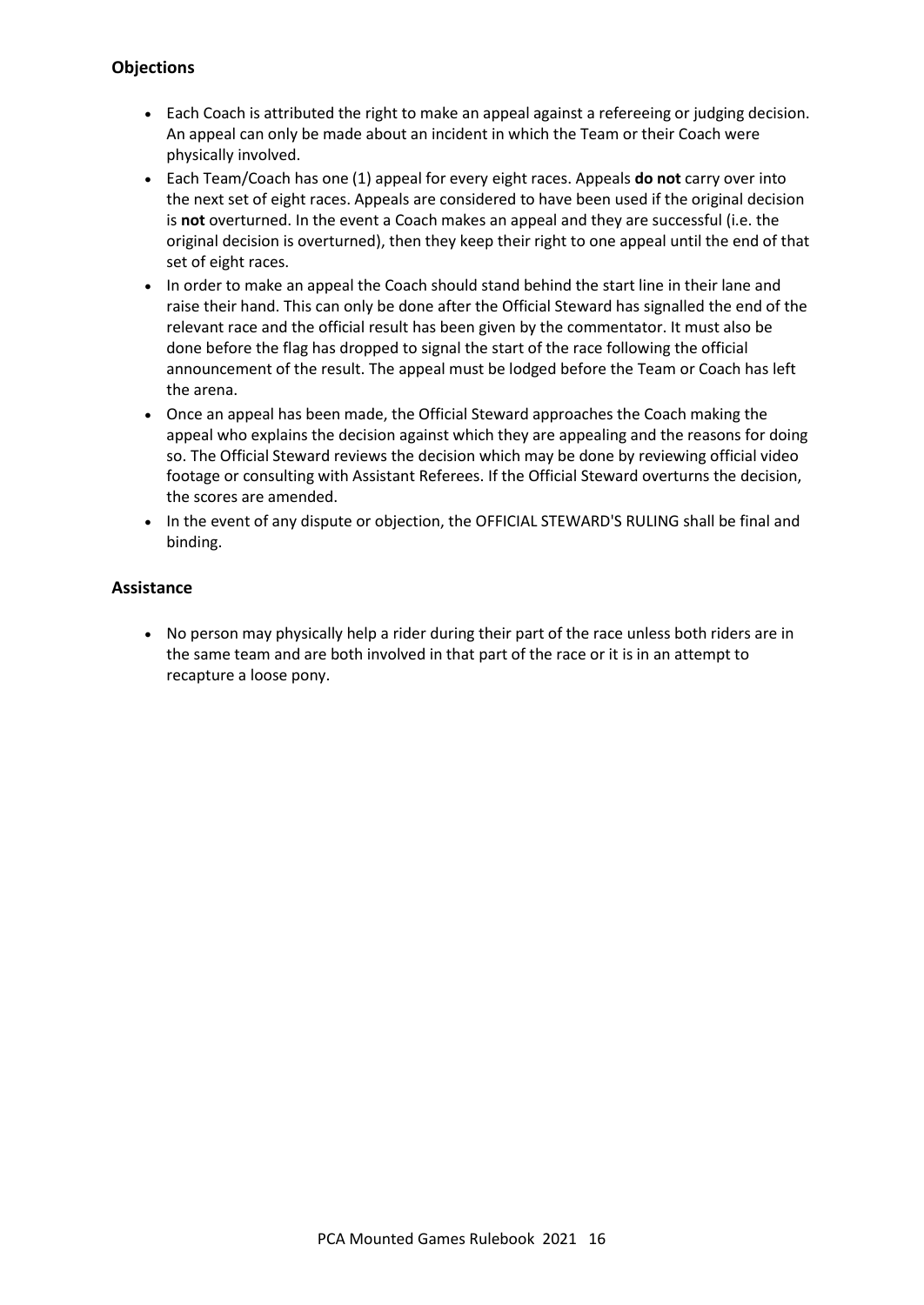# <span id="page-16-1"></span><span id="page-16-0"></span>**Team makeup**

- All riders must hold a C certificate.
- Each **junior** team shall consist of no fewer than four, or more than five riders who must be under 16 years of age on the  $1<sup>st</sup>$  January in the year of competition.
- Each **senior** team shall consist of no fewer than four, or more than five riders who must be 16-25 years of age on the  $1<sup>st</sup>$  January in the year of competition.
- If a state is unable to field five riders, then it is at the discretion of PCA, in consultation with the PCA Mounted Mounted Games Committee, to allow a composite team or additional local rider to make up a team.

# <span id="page-16-2"></span>**Pool horses**

The following rules about horses apply **only** during the years that juniors ride pool horses:

- In the main Competition, competitors will NOT be allowed to ride their own horses or any that they have ridden regularly in official Pony Club Competitions. The horses will be provided by the Host State and pooled prior to the competition.
- The Host State organisers will then divide the horses into groups of five (5 for each team), each group as far as possible having comparable abilities. All horses should be familiar with the equipment and games to be played.
- For ease of identification, the Host State organiser(s) should label each horse with a number, colour code the groups and provide a detailed list of the horses to the Coaches, prior to the Competition.
- At least five extra horses should be presented to attend the pooling and be available at the Competition. These may be used to replace any found to be lame or unsuitable up to the commencement of the Competition. Any horse that is lame or becomes lame, will be excluded from taking part in the event.
- Ponies under 12.2hh and over 15hh should be excluded. If this is not possible, only one of each is allowed per team.

# <span id="page-16-3"></span>**Games**

- The main Competition will consist of no fewer than 12 games per day (if the competition is being run over multiple days) and a maximum of 21 games per day.
- During the years that juniors ride pool horses, the Competition should consist of between 16-21 races in total to balance the number of races on each group of pool horses.
- The Host State should propose a list of games, including a Spare Event for the Competition by January of that year that the PCA Mounted Games Committee must approve the list.
- Each rider in the team must ride a minimum of five races across the competition unless:
	- a 5th person has been provided by the Host State to make up a team, in which case only the four riders must ride five races and the 5th person must only assist in the unmounted races OR
	- A rider or their horse sustains an injury or illness that prevents them from participating.